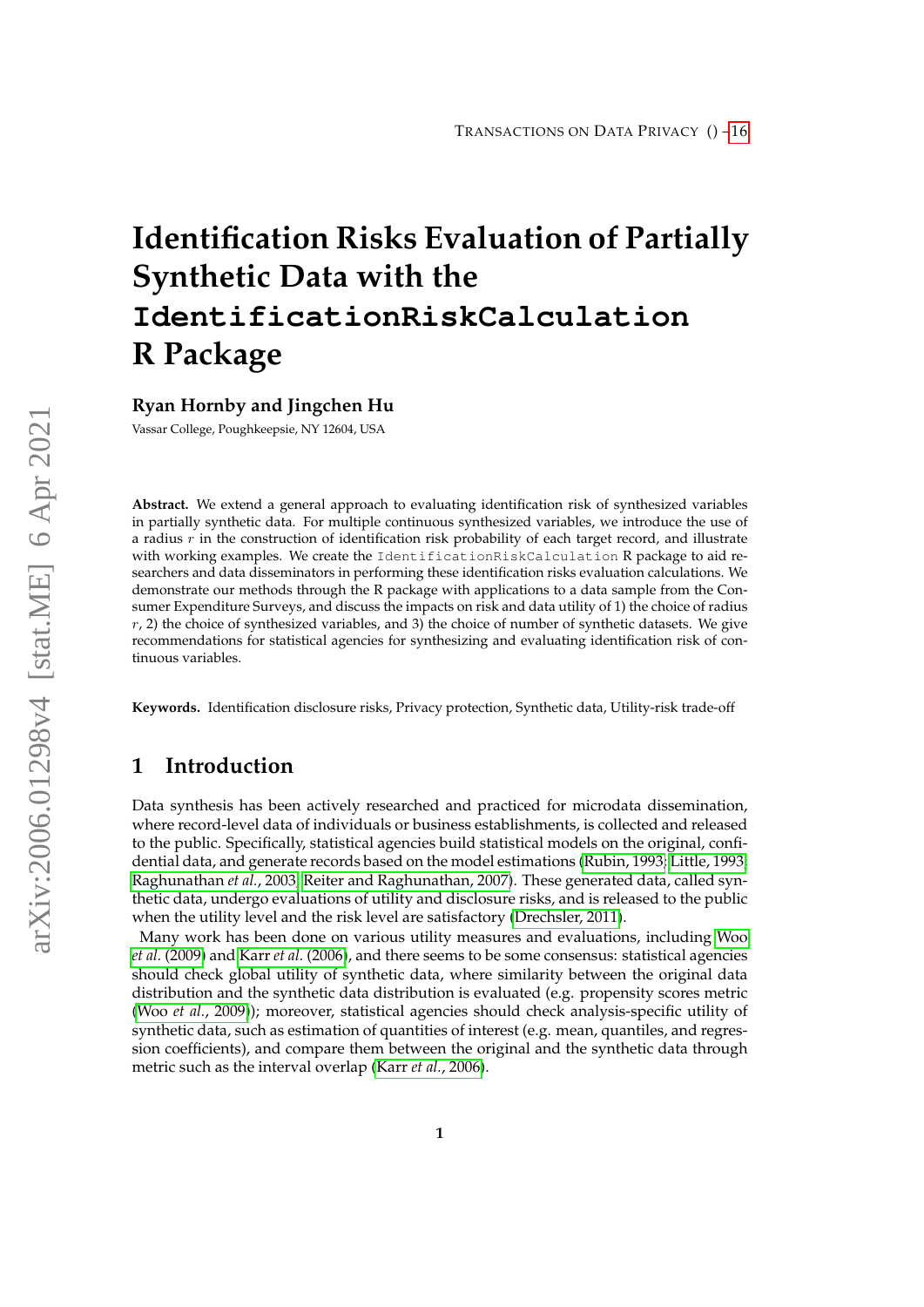| Variable    | Type        | Description                                        |
|-------------|-------------|----------------------------------------------------|
| Age         | Continuous  | Age of reference person.                           |
| Urban       | Categorical | Whether this CU located in an urban or rural area. |
| Tenure      | Categorical | Housing tenure.                                    |
| Educ        | Categorical | Education level of reference person.               |
| Expenditure | Continuous  | Total expenditure last quarter.                    |
| Marital     | Categorical | Marital status of reference person.                |
| Income      | Continuous  | Total amount of family income before taxes in the  |
|             |             | last 12 months.                                    |

<span id="page-1-1"></span>Table 1: Variables used from the CE data sample.

By contrast, proposed approaches to identification disclosure risk evaluation in the literature can be specific to the applications, especially for continuous synthesized variables: [Re](#page-14-5)[iter \(2005\)](#page-14-5) uses matching-based approaches based on the most frequent and average value. [Domingo-Ferrer](#page-13-1) *et al.* (2001) and Kim *et al.* [\(2015\)](#page-14-6) calculate and report the percentages of records for which the correct link is the closest, second, or third closest match. [Wang and](#page-15-2) [Reiter \(2012\)](#page-15-2) use a Bayesian approach where they calculate the average Euclidean distance that the intruder's prior would be away from the actual location data, leading to counting and reporting the number of other data points that are within a circle with the calculated average Euclidean distance. See [Hu \(2019\)](#page-14-7) for an extensive review.

[Reiter and Mitra \(2009\)](#page-14-8) proposed a general matching-based approach to evaluating the identification risks of partially synthetic data, mainly for categorical variables. Hu *[et al.](#page-14-9)* [\(forthcoming\)](#page-14-9) proposed the use of radius  $r$  for identification risks evaluation of one continuous synthesized variable. In this work, we extend this radius-based approach to cases where multiple continuous variables are synthesized. For each synthesized continuous variable  $x_i$  of record i, we cast a range  $R(x_i, r) = [x_i - r, x_i + r]$  around  $x_i$  with radius r, and declare a match if a record j's synthetic value  $x_j^*$  falls into this range, i.e.  $\mathbb{I}(x_j^*\in R(x_i,r)) = 1$ . Using intuitive working examples, we illustrate how the range works for cases with multiple continuous synthesized variables.

We create the IdentificationRiskCalculation R package to facilitate these identification risks evaluation calculations [\(Hornby and Hu, 2020\)](#page-14-10). We demonstrate our proposed identification risk evaluation methods using our R package with applications to a data sample of the Consumer Expenditure Surveys (CE), published by the U.S. Bureau of Labor Statistics<sup>[1](#page-1-0)</sup>. Our data sample comes from the 3rd quartile in 2018. It includes sensitive continuous variables, such as income and expenditure, which will be synthesized and evaluated for identification disclosure risks; variable details are in Table [1.](#page-1-1)

In our applications, we discuss the effect of the choice of radius r on identification risk, the effect of variable choices on the utility-risk trade-off, and the effect of the number of synthetic datasets on the utility-risk trade-off. In all applications, we use CART models to perform data synthesis with the default settings in the synthpop package [\(Nowok](#page-14-11) *et al.*, [2016\)](#page-14-11).

The remainder of the article is organized as follows. In Section [2](#page-2-0) we describe our proposed identification risk evaluation methods of synthesized variables of different data types, with definition, illustrations, and discussions of implications. Section [3](#page-5-0) presents information about the IdentificationRiskCalculation R package. Section [4](#page-6-0) presents our appli-

<span id="page-1-0"></span><sup>1</sup>For information about the CE public-use microdata (PUMD), visit: [https://www.bls.gov/cex/pumd.](https://www.bls.gov/cex/pumd.htm) [htm](https://www.bls.gov/cex/pumd.htm)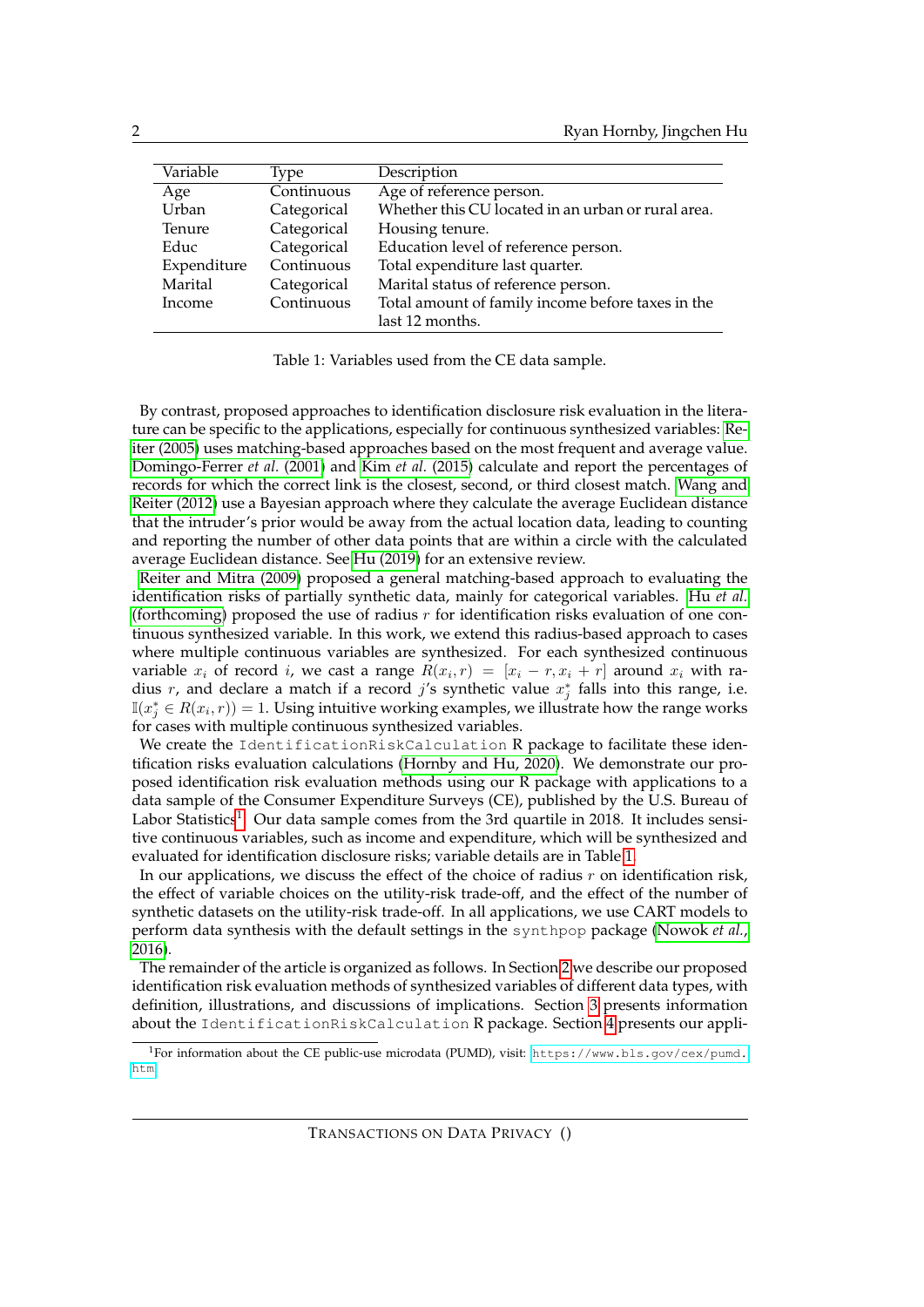cations to the CE data sample, with three subsections focusing the effects of radius  $r$ , the effects of synthesized variables, and the effects of the number of synthetic datasets. We end with a few concluding remarks in Section [5.](#page-13-2)

# <span id="page-2-0"></span>**2 Identification Risk Evaluation of Continuous Synthesized Variables**

The main evaluation approach to identification risk evaluation of partially synthetic data is proposed by [Reiter and Mitra \(2009\)](#page-14-8), where three summaries of identification risk measures are commonly used: 1) the expected match risk, 2) the true match rate, and 3) the false match rate. Most of applications of this approach to identification risk evaluation only consider categorical variables [\(Hu and Hoshino, 2018;](#page-14-12) [Drechsler and Hu, forthcoming;](#page-13-3) [Hu and](#page-14-13) [Savitsky, 2018\)](#page-14-13), with the exception of Hu *et al.* [\(forthcoming\)](#page-14-9), who considers a univariate continuous variable.

We follow the general approach in [Reiter and Mitra \(2009\)](#page-14-8) and focus on the expected match risk as the identification risk. Specifically, we define the record-level identification risk,  $IR_i$ , as:

<span id="page-2-1"></span>
$$
IR_i = \frac{T_i}{c_i},\tag{1}
$$

where  $c_i$  is the number of records with the highest match probability for the target record  $i. T_i = 1$  if the target is among the  $c_i$  number of matched records, and 0 otherwise.

The calculation of  $c_i$  and  $T_i$  depends on the variable type of synthesized variables, which we will introduce in detail in each subsection with an illustrative example. Overall, the expression of  $IR_i$  in Equation [\(1\)](#page-2-1) captures the probability of record  $i$  being correctly identified, and this setup ensures that  $IR_i \in [0, 1]$ . We can also obtain a file-level summary of identification disclosure risk of n records as below, a summary we use in our applications in Section [4:](#page-6-0)

<span id="page-2-2"></span>
$$
IR = \sum_{i=1}^{n} IR_i.
$$
 (2)

### **2.1 Categorical variables**

For categorical variables, to obtain the set of records with the highest match probability, we assume the intruder has access to a combination of known, unsynthesized variables. For simplicity, consider all known, unsynthesized variables as categorical, though our proposed method generalizes to continuous known, unsynthesized variables in a straightforward manner.

We assume the intruder knows the *true confidential* values of the synthesized categorical variables of the target record  $i$ –it is reasonable to assume an intruder trying to identify a record in the synthetic data with the knowledge of the true confidential values of the synthesized variables. Equipped with information of the known, unsynthesized variables *and* the true values of the synthesized categorical variables of record *i*, the intruder will then search for records in the synthetic data, who share the same available information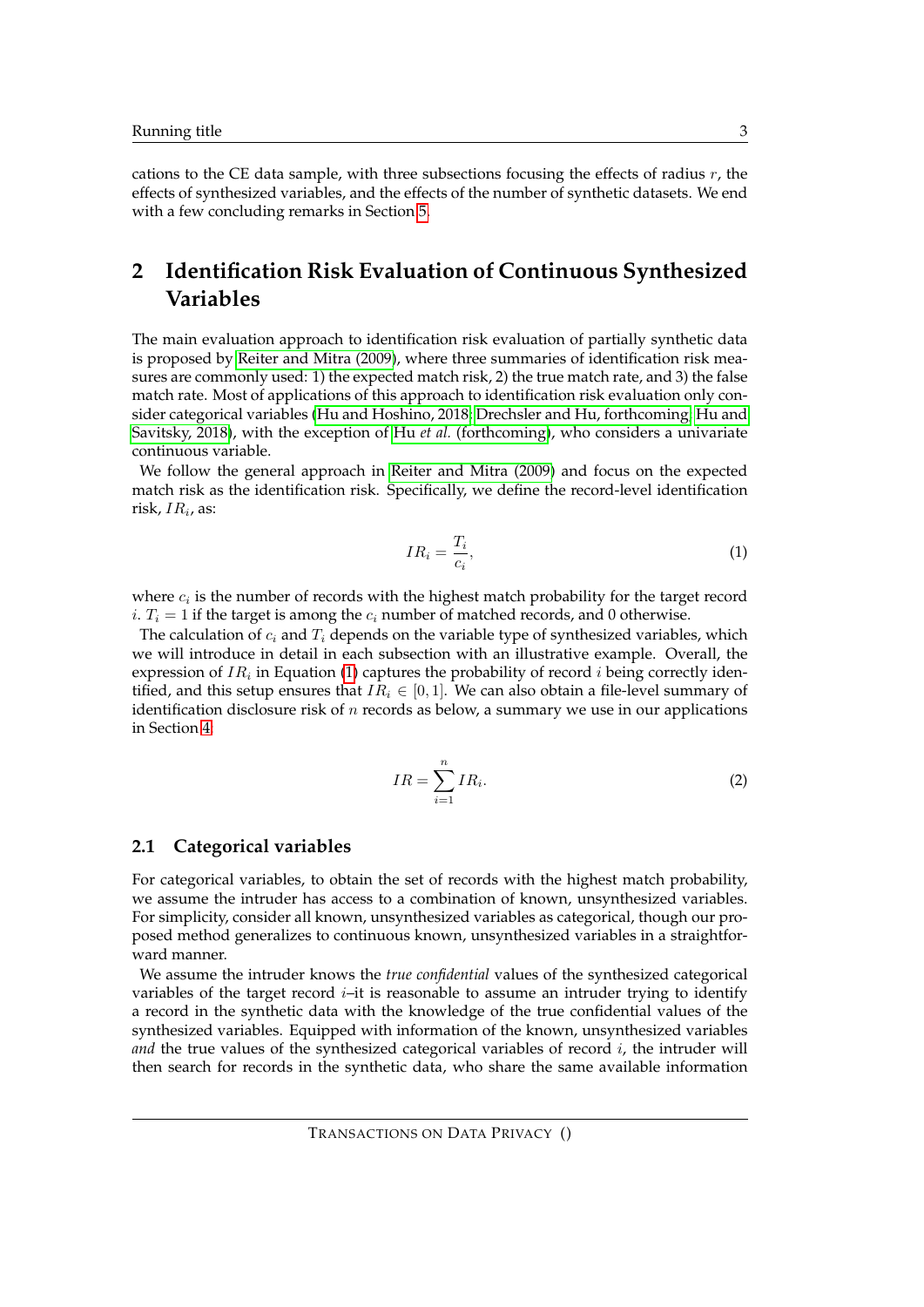with the target record *i*. Formally, we compute  $c_i$  by:

$$
c_i = \sum_{j=1}^{n} K_i(j) S_i(j),
$$
\n(3)

where  $K_i(j)$  and  $S_i(j)$  are binary indicators.  $K_i(j) = 1$  if the known, unsynthesized variables of record j are the same as the target record i, and 0 otherwise. Similarly,  $S_i(j) = 1$  if the synthesized categorical variables of record j are the same as the target record  $i$ , and 0 otherwise.

After finding  $c_i$  matched records, the intruder proceeds to figure out which of the matched records is the target record  $i$ , and we need to evaluate how likely a correct match happens. On the one hand, if synthesized categorical variables of target record *i* result in  $S_i(i) = 1$ (i.e.  $T_i = 1$ ), then the target record is among the matched records. In this case, the intruder will simply randomly guess which of the  $c_i$  records is i, therefore the identification risk probability is  $IR_i = 1/c_i$ . On the other hand, if synthesized categorical variables of target record *i* result in  $S_i(i) = 0$  (i.e.  $T_i = 0$ ), then the target record is not among the matched records. In this case, the intruder will have a 0 probability of finding the true identify  $i$ , therefore  $IR_i = 0/c_i = 0$ .

Given this basic setup, we now turn to our identification disclosure risk evaluation of synthesized continuous variables, where we modify the approach to adapt to their continuous nature. Specifically, instead of looking for an exact match as in the categorical case, we assume matching within a distance, defined through a radius  $r$ .

#### <span id="page-3-0"></span>**2.2 One continuous variable**

We start with one synthesized continuous variable. As before, we assume the intruder knows the *true confidential* value of the synthesized variable,  $x_i$  of record  $i$ , when trying to find the identity of this record. We define a range  $R(x_i, r) = [x_i - r, x_i + r]$  around  $x_i$  with a radius  $r$ . We then define  $c_i$ , the number of records with the highest match probability for target record *i* as:

$$
c_i = \sum_{j=1}^{n} K_i(j) \mathbb{I}(x_j^* \in R(x_i, r)),
$$
\n(4)

where  $K_i(j)$  is the binary indicator of whether record j shares the same known variables as record i.  $x_j^*$  indicates the synthetic value of record j. Moreover,  $\mathbb{I}(\cdot)$  is a binary indicator, where  $\mathbb{I}(x_j^* \in R(x_i,r)) = 1$  if  $x_j^* \in [x_i - r, x_i + r]$ , and 0 otherwise.

As can be seen in our setup, we do not perform an exact match for continuous  $x_j^*$  as  $x_j^* =$  $x_i$ . Rather, we perform matching based on a range of value of  $x_i$ , specifically,  $[x_i - r, x_i + r]$ . We recommend a percentage radius  $r$  to reflect the magnitude of  $x_i$ . For example,  $r = 20\%$ results in a range of  $[x_i - 0.2x_i, x_i + 0.2x_i] = [0.8x_i, 1.2x_i].$ 

We now illustrate our approach with two examples of the CE data sample, following the legends below.

We assume the continuous variable income is synthesized. Our matching for record  $i$  is based on the range  $R(\text{Income}_i, r)$ , which is indicated by the two vertical blue bars in the two cases in Figure [1](#page-4-0) and Figure [2.](#page-4-1) As can be seen, for one continuous variable, the range results in an interval.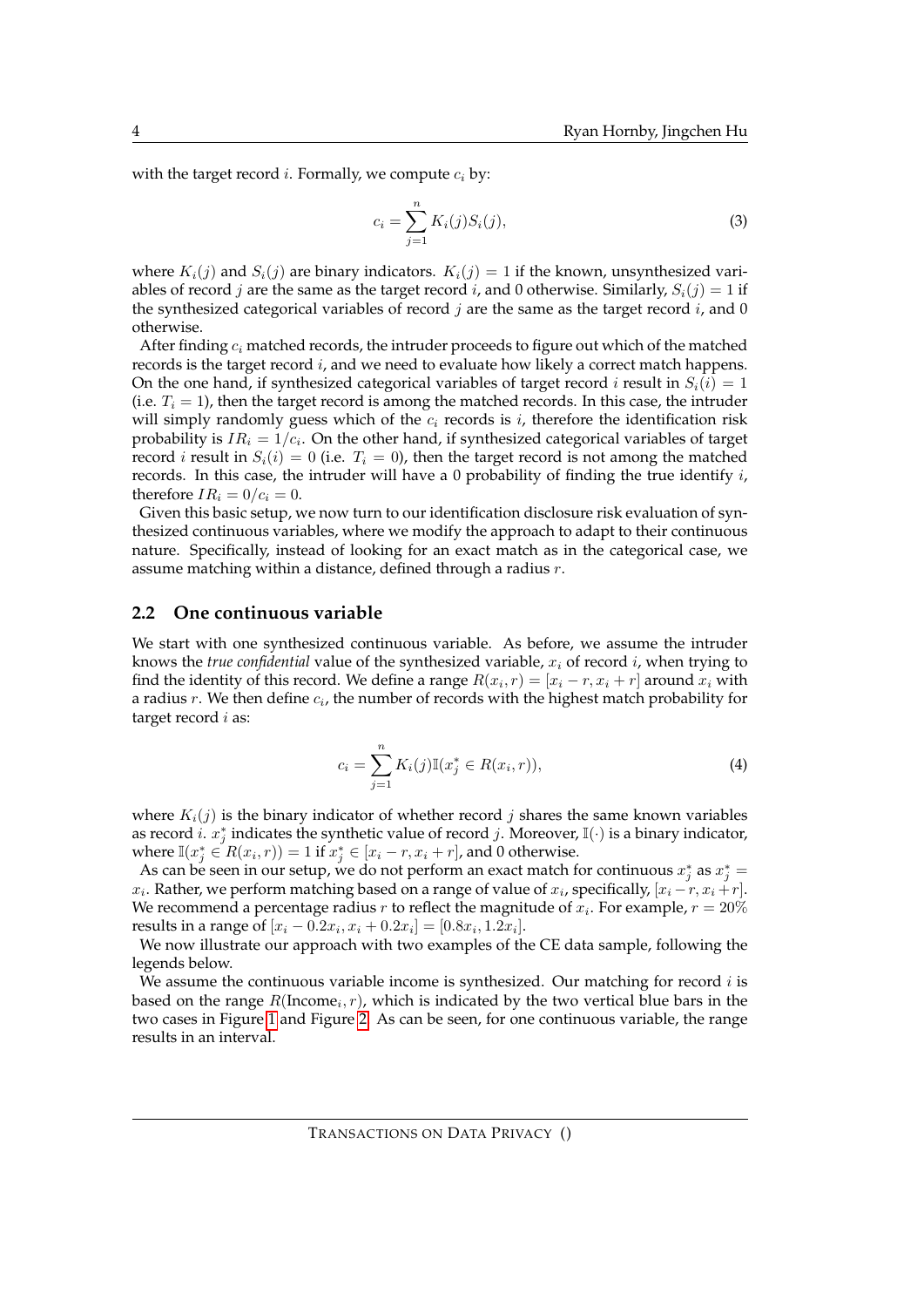

<span id="page-4-0"></span>For case 1 in Figure [1,](#page-4-0) with 5 synthetic records inside the interval,  $c_i = 5$ . Moreover, the synthetic income of record i (the square) is in the interval,  $T_i = 1$ , resulting in  $IR_i = T_i/c_i =$ 1/5. For case 2 in Figure [2,](#page-4-1) with 4 synthetic records inside the interval,  $c_i = 4$ . However, in this case the synthetic income of record i (the square) is *not* in the interval,  $T_i = 0$ , resulting in  $IR_i = T_i/c_i = 0/4 = 0$ .

#### <span id="page-4-2"></span>**2.3 Two continuous variables**

We now move to two synthesized continuous variables, and the *true confidential* values are  $x_i$  and  $y_i$ , respectively, for record i. We therefore have two ranges,  $R(x_i, r) = [x_i - r, x_i + r]$ and  $R(y_i, r) = [y_i - r, y_i + r]$ . We then define  $c_i$ , the number of records with the highest match probability for target record  $i$  as:

<span id="page-4-1"></span>
$$
c_i = \sum_{j=1}^{n} K_i(j) \mathbb{I}(x_j^* \in R(x_i, r) \cap y_j^* \in R(y_i, r)),
$$
\n(5)

where  $K_i(j)$  is the binary indicator of whether record j shares the same known variables as record *i*.  $x_j^*$  and  $y_j^*$  denote the synthetic values of record *j* of these two continuous variables. Moreover,  $\vec{\mathbb{I}}(\cdot)$  is a binary indicator, where  $\mathbb{I}(x_j^*\in R(x_i,r)\cap y_j^*\in R(y_i,r)=1$  if  $x_j^* \in [x_i - r, x_i + r]$  and  $y_j^* \in [y_i - r, y_i + r]$ , and 0 otherwise. That is, we declare a match only when the synthetic values of *both* variables of record j fall into their associated ranges. We recommend a percentage radius  $r$  as before, and one can use different percentage values for different continuous variables.

We now illustrate our approach with two examples of the CE data sample, following the same legends in Section [2.2.](#page-3-0) We assume income and expenditure are the two synthesized continuous variables. Therefore, our matching for record  $i$  is based on the two ranges  $R(\text{income}_i, r)$  and  $R(\text{Expenditure}_i, r)$ , which is indicated by the blue rectangle in Figure [3](#page-5-1) and Figure [4.](#page-5-2) As can be seen, for two continuous variables, the combination of two ranges forms a rectangle.

For case 3 in Figure [3,](#page-5-1) with 4 synthetic records inside the rectangle,  $c_i = 4$ . Moreover, the synthetic income *and* expenditure of record i are in their corresponding ranges, so that record *i* (the square) is *in* the rectangle,  $T_i = 1$ , resulting in  $IR_i = T_i/c_i = 1/4$ . For case 4 in Figure [4,](#page-5-2) with 3 synthetic records inside the rectangle  $c_i = 3$ . However, in this case the synthetic income is in its range but the synthetic expenditure is not, resulting record  $i$  (the square) being *outside* of the rectangle. Therefore,  $T_i = 0$  resulting in  $IR_i = T_i/c_i = 0/3 = 0$ .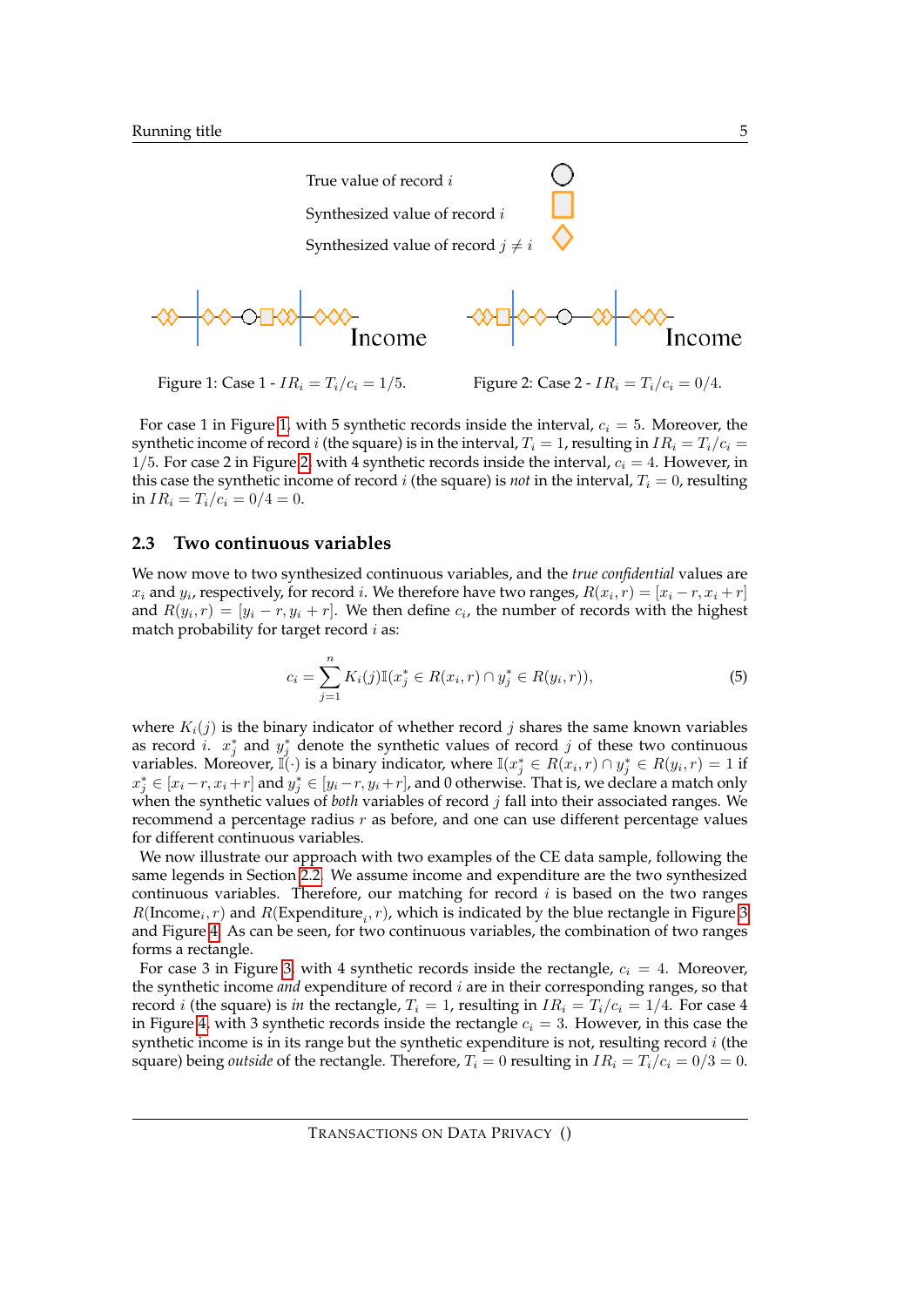

<span id="page-5-1"></span>

Figure 3: Case 3 -  $IR_i = T_i/c_i = 1/4$ . Figure 4: Case 4 -  $IR_i = T_i/c_i = 0/3$ .

<span id="page-5-2"></span>

<span id="page-5-3"></span>Figure 5: Case 5 -  $IR_i = T_i/c_i = 1/3$ .

Our proposed identification risk evaluation methods can be extended to more than two continuous variables in a straightforward manner. For example, when working with three continuous synthesized variables, the combination of three ranges forms a cuboid. Moreover, it is worth illustrating how our identification risk evaluation setup adapts to cases where additional categorical variables are synthesized. We introduce case 5 in Figure [5,](#page-5-3) which compared to case 3 in Figure [3,](#page-5-1) an additional categorical variable, for example tenure from the CE sample, is synthesized.

As can be seen in the differences between case 3 and case 5, the effects of synthesizing an additional categorical variable are that fewer synthetic records remain matched overall, because we have one more variable to match with. The effects might impact both  $T_i$  and  $c_i$ . In the illustrative example of case 5, we have  $IR_i = T_i/c_i = 1/3$ .

# <span id="page-5-0"></span>**3 The IdentificationRiskCalculation R package**

We have created an R package, IdentificationRiskCalculation, to facilitate the identification risk evaluation computation of our proposed methods [\(Hornby and Hu,](#page-14-10) [2020\)](#page-14-10). In this section we describe how to use the function IdentificationRisk() and what outputs it produces. The package can be installed with the following R code: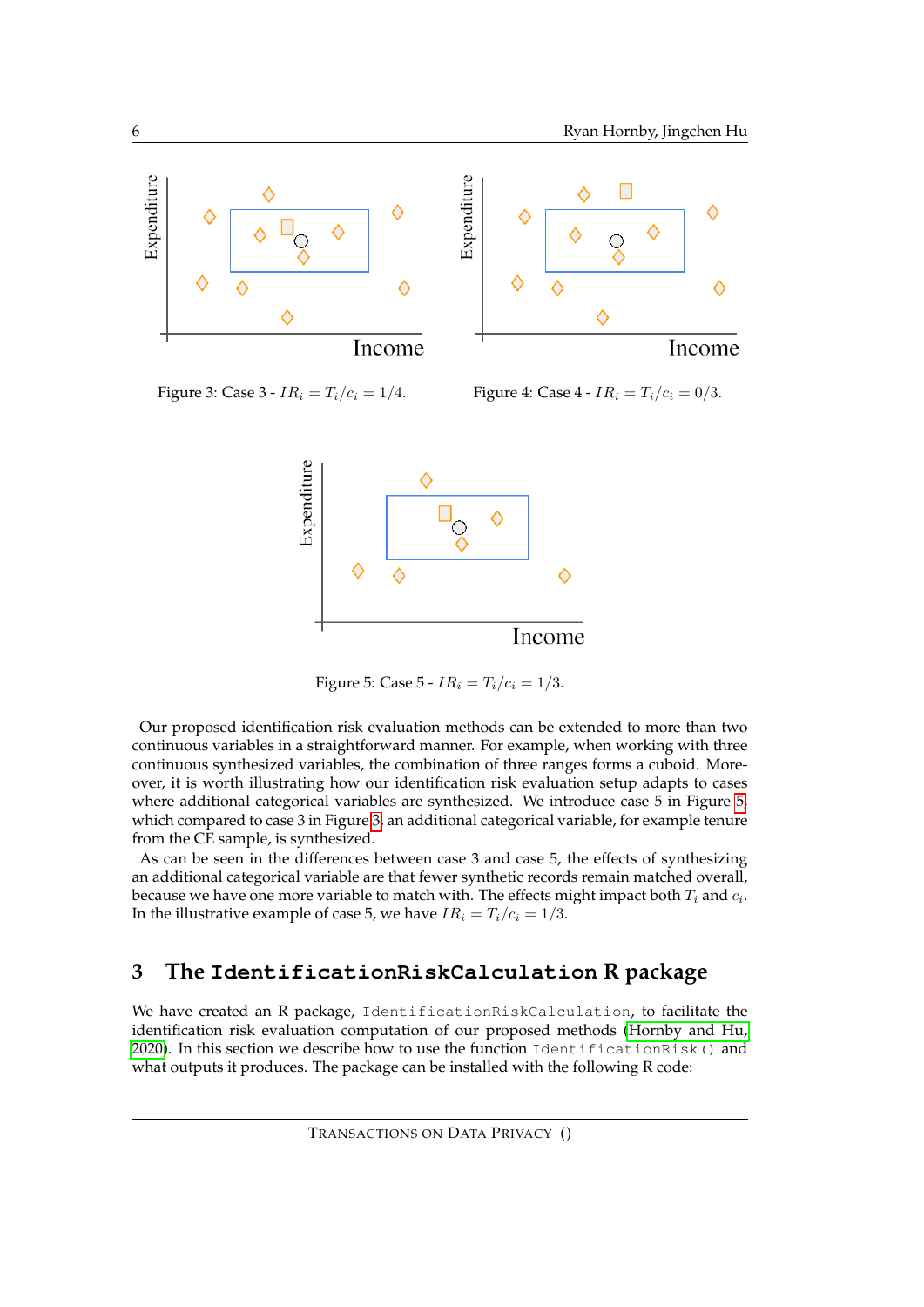```
library(devtools)
install_github("RyanHornby/IdentificationRiskCalculation")
```
The IdentificationRisk() function in this R package computes the identification risks for *all* records in the confidential dataset. Its outputs include matrices listing the values for  $c_i$ ,  $T_i$ , and  $IR_i$  for each record (row) and each synthetic dataset (column). Additionally vectors of the true and false match rates are produced, if users are interested in reporting them [\(Reiter and Mitra, 2009\)](#page-14-8).

Bellow is an example call of the IdentificationRisk() function:

```
IdentificationRisk(origdata,
                    syndata,
                    known,
                    syn,
                    r,
                    percentage = true,
                    euclideanDist = false)
```
The first required argument is origdata which is a dataframe of the confidential dataset. The next argument is syndata which is a list of synthetic datasets. The next two arguments, known and syn, are both vectors. These vectors contain the names of the columns corresponding to the known and synthesized variables respectively. The final required argument is  $r$  which is radius to evaluate the continuous variables at. This radius can be either one value or a vector of length equal to the total number of continuous variables in the known and synthetic vectors.

There are a couple of optional arguments that work with this radius. First is percentage, which by default is set to true such that the radius value(s) are calculated based on the confidential values. Next is euclideanDist, which by default is set to false such that each radius is treated independently leading to a rectangle in the 2D case instead of an ellipse.

We now proceed to demonstrate the usage of this R package with CE applications in Section [4.](#page-6-0)

# <span id="page-6-0"></span>**4 Applications to the CE Data Sample**

In this section, we present three applications with four scenarios to the CE data sample to demonstrate our identification risk evaluation methods, available in our R package. We use the synthpop R package to perform data synthesis [\(Nowok](#page-14-11) *et al.*, 2016). Specifically, we use CART synthesis models to synthesize several variables in the CE data sample, some are continuous and some are categorical. All three applications are partially synthetic data, where a subset of variables are synthesized [\(Little, 1993\)](#page-14-1). This CE sample is available in our IdentificationRiskCalculation R package.

In all three applications, we assume the intruder knows the values of {Age, Urban, Martial} of each record in the CE data sample. These variables are not synthesized in any application. Note that Age is a continuous variable, and we use the percentage radius method in Section [2.2](#page-3-0) for its matching. Given these assumptions, we start with the following R code: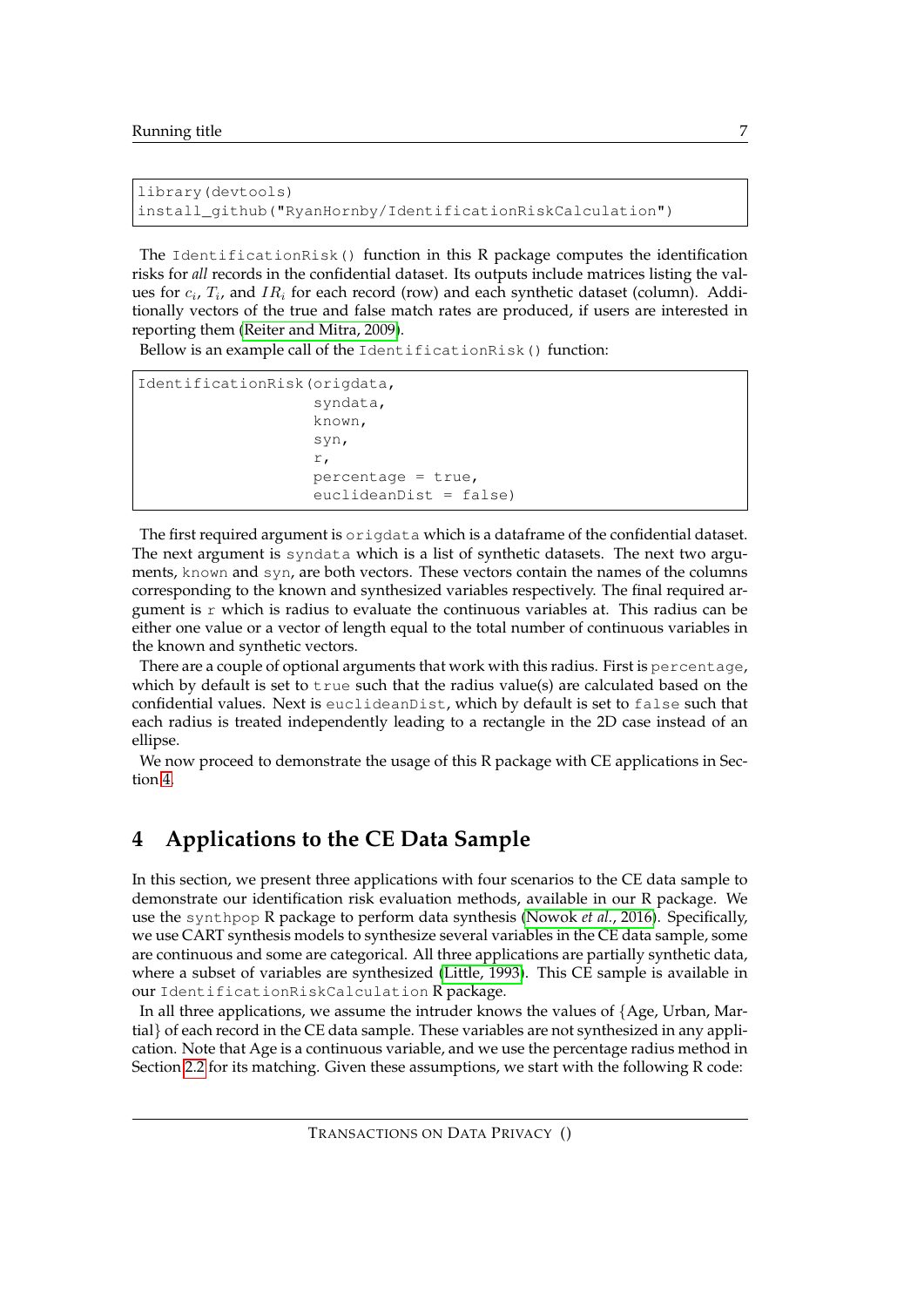```
CEdata <- IdentificationRiskCalculation::CEdata
CEdata$Urban <- as.factor(CEdata$Urban)
CEdata$Marital <- as.factor(CEdata$Marital)
CEdata$Tenure <- as.factor(CEdata$Tenure)
knownvars <- c("Age", "Urban", "Marital")
r\_{\text{age}} \leftarrow 0.1
```
Each of the four scenarios is associated with a set of synthesized variables. Table [2](#page-7-0) lists the detail of each scenario, including the nature (continuous vs categorical; "con" stands for continuous and "cat" stands for categorical) of each variable and the synthesis order (from left to right).

| Scenario | Synthesized variables                         |  |  |
|----------|-----------------------------------------------|--|--|
| (1)      | Income (con)                                  |  |  |
| (2)      | Tenure (cat), Income (con)                    |  |  |
| (3)      | Expenditure (con), Income (con)               |  |  |
| (4)      | Tenure (cat), Expenditure (con), Income (con) |  |  |
|          |                                               |  |  |

<span id="page-7-0"></span>Table 2: Detail of the four scenarios of synthesized variables.

We provide sample R code for synthesizing with the synthpop package and calculating the risks with our package for each of these scenarios using the following code, starting with scenario 1:

```
synvars1 <- c("Income")
syndata1 <- synthpop::syn(CEdata,
                           m = 20,
                           visit.sequence = synvars1)
r income <-0.1riskList1 <- IdentificationRisk(origdata = CEdata,
                                  syndata = syndata1$syn,
                                  known = knownvars,
                                  syn = synvars1,r = c(r \text{age}, r \text{income}))
IR1 <- riskList1$exp.risk_vector
```
Next for scenario 2:

```
synvars2 <- c("Tenure","Income")
syndata2 <- synthpop::syn(CEdata,
                           m = 20,
                           visit.sequence = synvars2)
r\_income \leftarrow 0.1riskList2 <- IdentificationRisk(origdata = CEdata,
                                  syndata = syndata2$syn,
                                 known = knownvars,
                                  syn = synvars2,
```
TRANSACTIONS ON DATA PRIVACY ()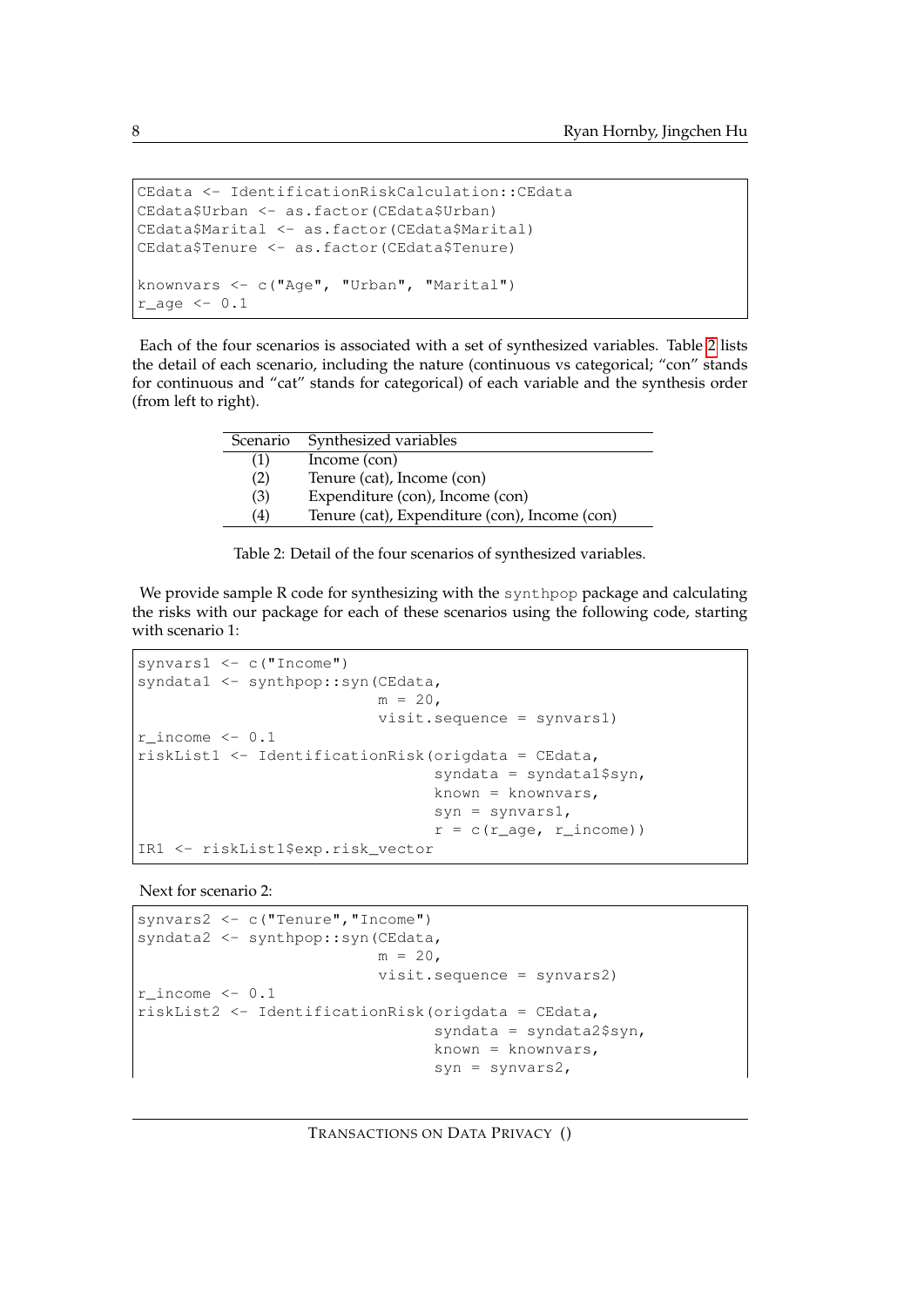```
r = c(r \text{age}, r \text{income}))IR2 <- riskList2$exp.risk_vector
```
Now for scenario 3:

```
synvars3 <- c("Expenditure", "Income")
syndata3 <- synthpop::syn(CEdata,
                           m = 20.
                           visit.sequence = synvars3)
r\_income \leftarrow 0.1r_expenditure <- 0.1
riskList3 <- IdentificationRisk(origdata = CEdata,
                                  syndata = syndata3$syn,
                                  known = knownvars,
                                  syn = synvars3,
                                  r = c(r \_age, r \_expenditive,r_income))
IR3 <- riskList3$exp.risk_vector
```
Finally scenario 4:

```
synvars4 <- c("Tenure", "Expenditure", "Income")
syndata4 <- synthpop::syn(CEdata,
                           m = 20,
                           visit.sequence = synvars4)
r_income <- 0.1
r_expenditure <- 0.1
riskList4 <- IdentificationRisk(origdata = CEdata,
                                  syndata = syndata4$syn,
                                  known = knownvars,
                                  syn = synvars4,
                                  r = c(r \text{age}, r \text{expenditure})r_income))
IR4 <- riskList4$exp.risk_vector
```
Note that in the all the code included in this section we use a radius of 10%, however care should be taken in choosing a radius as we explore in Section [4.1.](#page-8-0)

As can be seen in the above code, to adequately explore our proposed identification risk evaluation methods and avoid the impact of high variability when simulating only 1 synthetic dataset, we simulate 20 synthetic datasets in all three applications except for the last one. In the third application in Section [4.3,](#page-12-0) we evaluate the choice of number of synthetic datasets and its impact on identification disclosure risk and utility.

### <span id="page-8-0"></span>**4.1 Effect of radius** r **on identification risk**

Our identification risk evaluation approach for synthesized continuous variables in Section [2.2](#page-3-0) and Section [2.3](#page-4-2) relies on the choice of radius  $r$ . In our first application, we explore the choice of  $r$  and its impact on the identification risk results.

Figure [6](#page-9-0) illustrates the effect of  $r = \{1\%, 2.5\%, 5\%, 10\%, 20\%, 30\%\}\$  on the identification risk. We consider all four scenarios of synthesized variables listed in Table [2.](#page-7-0) In each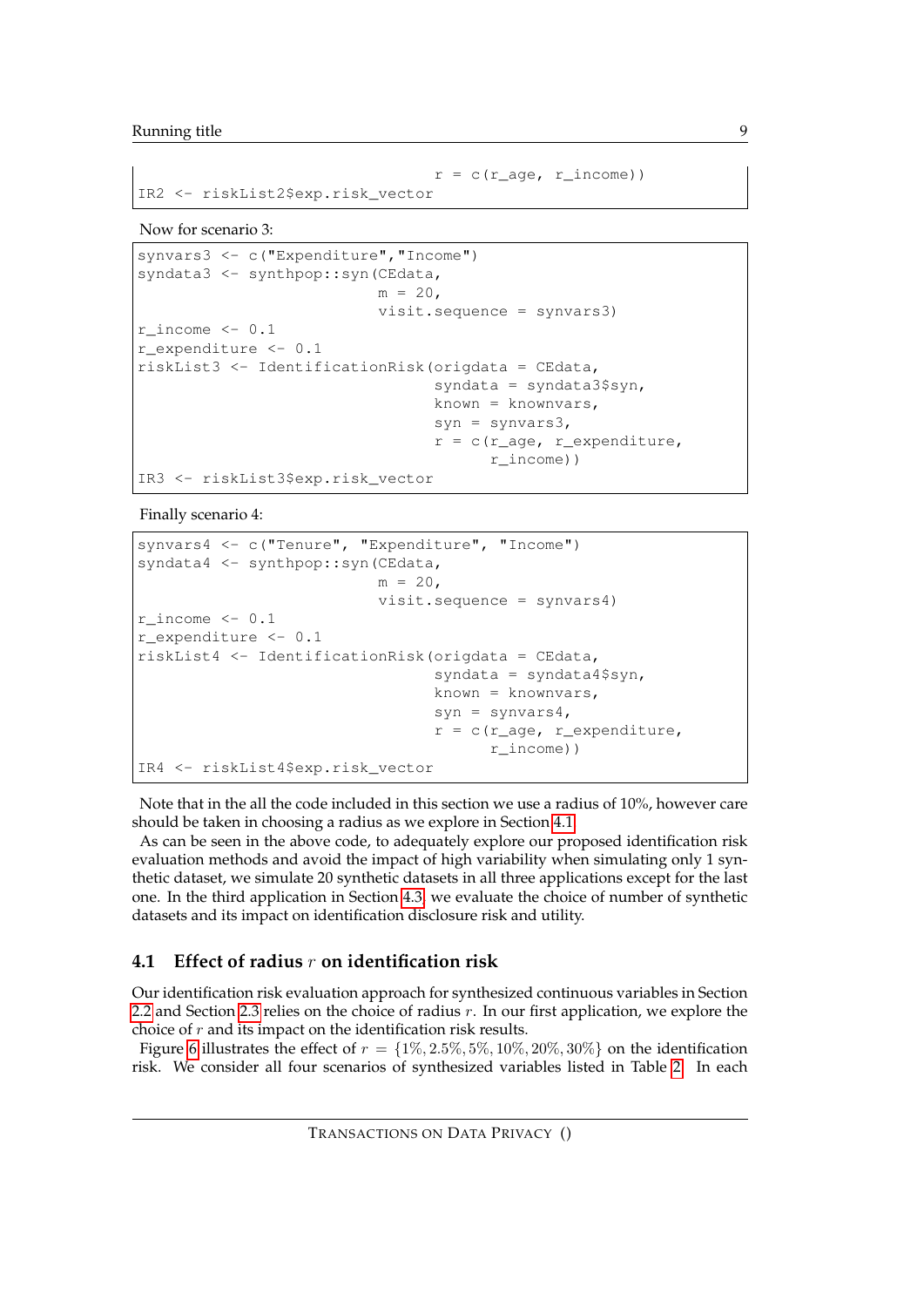scenario, we evaluate the file-level identification risk in Equation [\(2\)](#page-2-2) with a choice of  $r$  for each of the 20 synthetic datasets. Each boxplot in Figure [6](#page-9-0) represents the distribution of the file-level identification risk across the 20 synthetic datasets under that scenario.



<span id="page-9-0"></span>Figure 6: Effects of radius  $r$  on identification risk in four scenarios.

Figure [6](#page-9-0) shows in each scenario, there exists one  $r$  value that maximizes the identification risk. For example, in scenario (1) where only income is synthesized,  $r = 2.5\%$  is the radius value that expresses highest identification risk. After the peak as radius  $r$  increases, on the one hand, records with  $T_i = 1$  will remain with  $T_i = 1$  (we are using an wider interval with a larger  $r$ , and any value in a shorter interval will remain in a wider interval when both intervals have the same center). However, as  $r$  increases,  $c_i$  increases since a wider interval will catch more synthetic records, making the record-level identification risk  $T_i/c_i$ to decrease. On the other hand, records with  $T_i = 0$  might flip to  $T_i = 1$  as the interval becomes wider, although the impact of increasing  $c_i$  remains. Similar discussion can be made about before the peak radius value.

Overall, in each scenario we can identify a radius  $r$  that maximizes the identification risk of the simulated synthetic datasets. For scenarios (1) and (2), the maximizing  $r$  is 2.5%, while for scenarios (3) and (4), the maximizing  $r$  is 10%. We recommend the practice of finding the maximizing radius value  $r$  for every scenario considered in real data applications. Moreover, we recommend that results should be reported based on the maximum identification risk, as those are most conservative: if identification risk is acceptable at its maximum, it will be acceptable at any values lower than the maximum.

For illustration purpose, we use the same value of  $r$  for each continuous variable in scenarios where more than one continuous variables are synthesized (e.g. scenario (3) and (4)). In practice, statistical agencies can use different combinations of percentage radius values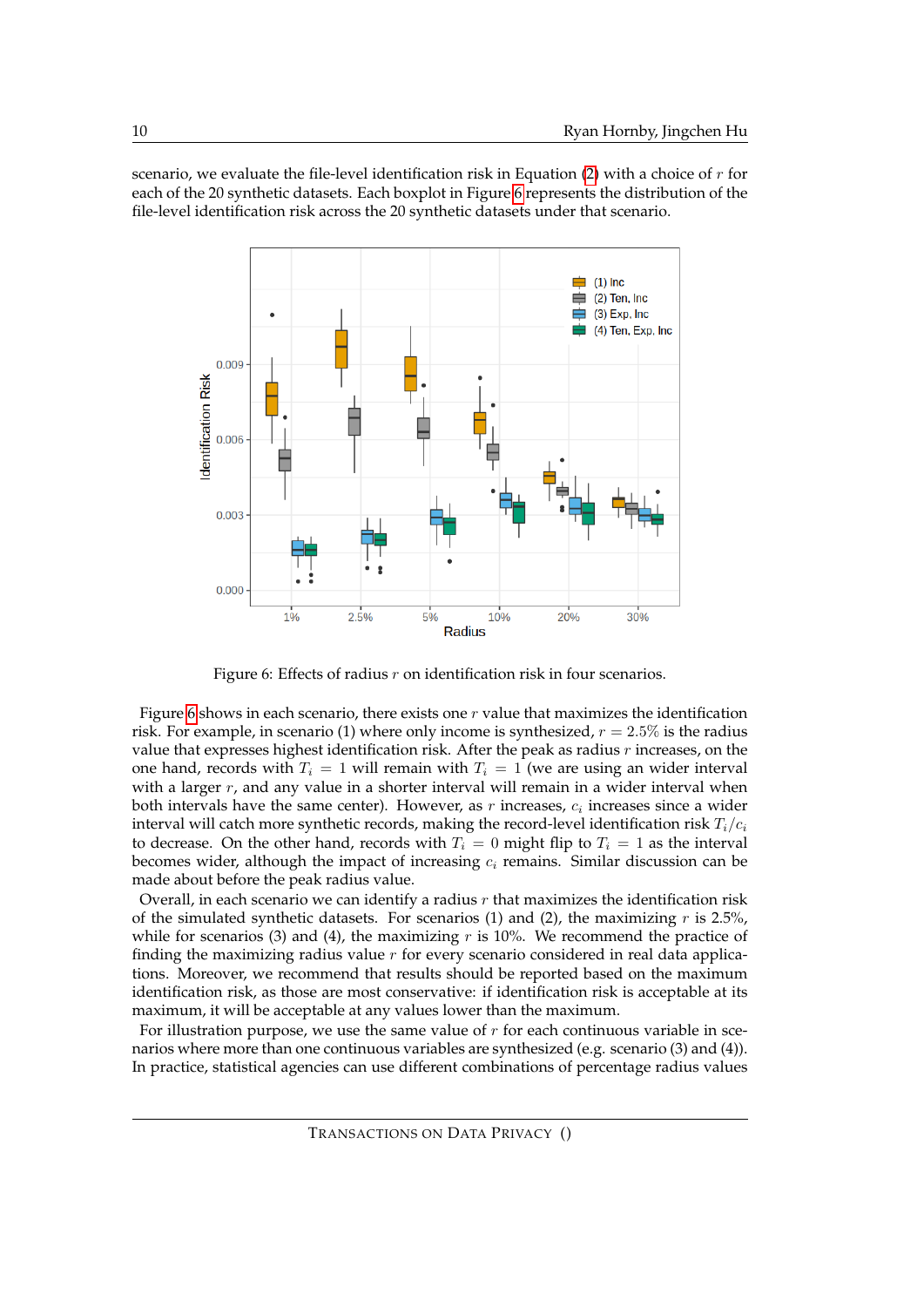to explore the maximizing radius combinations, e.g.  $r_{\text{income}}$  for income and  $r_{\text{expenditure}}$  for expenditure in scenarios (3) and (4).

### **4.2 Effects of synthesized variables on identification risk and utility**

In addition to illustrating the maximizing radius  $r$  for each scenario, Figure [6](#page-9-0) also shows that as more variables are synthesized, the identification risk of simulated synthetic datasets will decrease. Since different scenario reaches its maximum identification risk with a different radius  $r$  value, we present Figure  $7$  where boxplots of identification risk distributions for each scenario at its maximizing radius  $r$  are plotted and compared.



<span id="page-10-0"></span>Figure 7: Identification risk of four scenarios of synthesized variables.

Figure [7](#page-10-0) shows that as more variables are synthesized, identification risk decreases, a result has been demonstrated in many applications, including [Drechsler and Hu \(forthcom](#page-13-3)[ing\)](#page-13-3). In fact, synthesizing more variables is a typical strategy when statistical agencies need higher privacy protection.

What is interesting here is that between scenarios (2) and (3), both of which synthesize two variables, the effects of the type of variables to be synthesized on identification risk are quite different: synthesizing expenditure, a continuous variable, will provide a higher level of privacy protection compared to synthesizing tenure, a categorical variable. Note that we use the maximizing radius  $r$ , suggesting that synthesizing an additional continuous variable indeed provides a higher level of privacy protection. Moreover, if we compare scenarios (3) and (4), given income and expenditure are synthesized, to additionally synthesize tenure does not provide much further privacy protection. The biggest risk reduction comes with the choice of synthesizing a continuous variable.

It is well known that higher privacy protection does not come for free. As risk decreases, the usefulness of the synthetic data gets compromised, a phenomenon known as the utilityrisk trade-off of synthetic data [\(Duncan and Stokes, 2012;](#page-13-4) [Drechsler and Hu, forthcoming;](#page-13-3)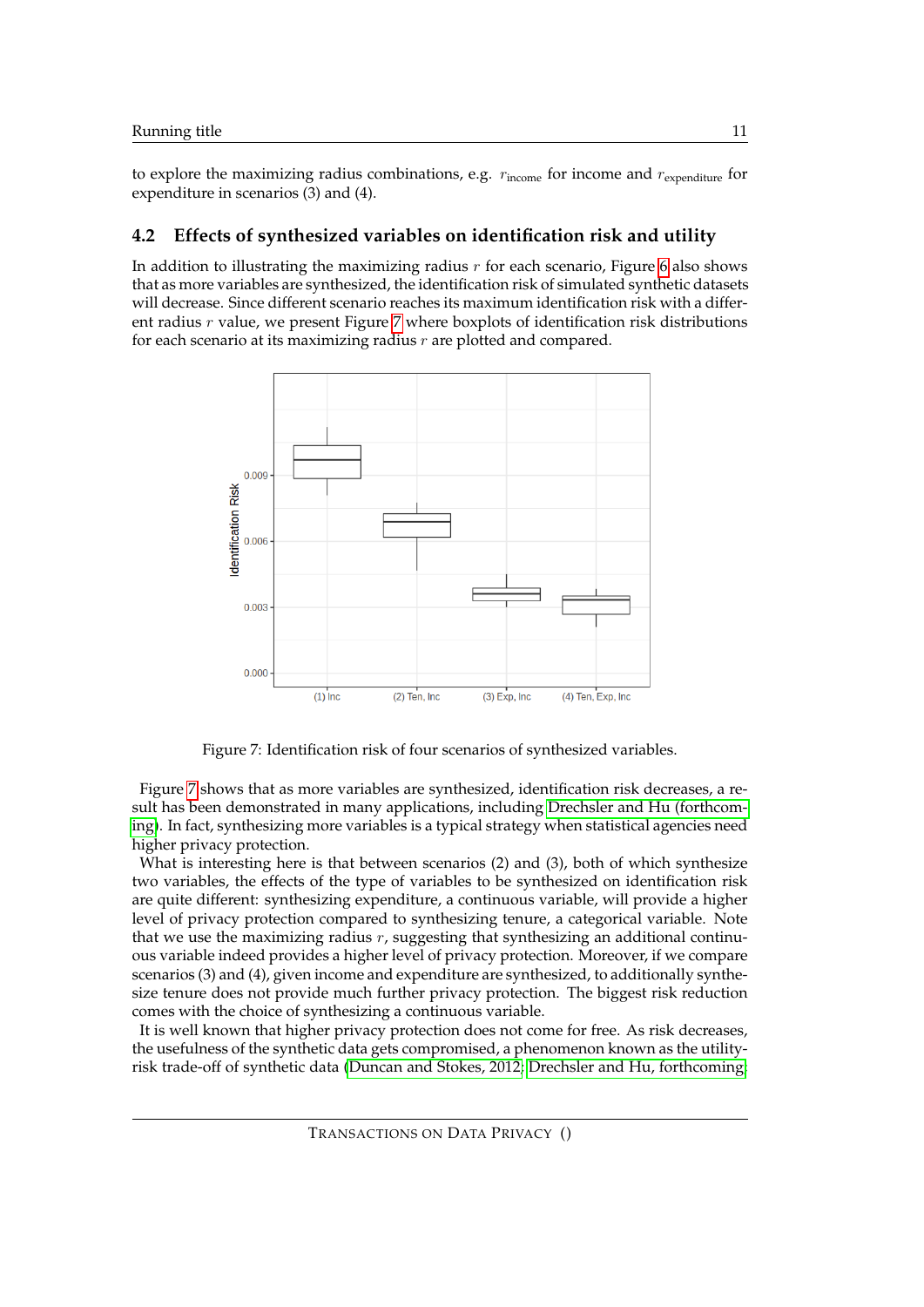**?**; [Savitsky](#page-14-14) *et al.*, 2020). To illustrate in our applications, we consider the global utility measure of propensity scores, outlined in Woo *et al.* [\(2009\)](#page-15-1) and [Snoke](#page-15-3) *et al.* (2018):

$$
U_p = \frac{1}{2n} \sum_{i=1}^{2n} \left(\hat{p}_i - \frac{1}{2}\right)^2,\tag{6}
$$

where  $n$  is the number of records in the original dataset (and each generated synthetic dataset), and  $\hat{p}_i$  is the propensity score estimated from a classification model for record  $i$ belonging to the synthetic dataset. Smaller and closer-to-0 values of  $U_p$  indicate high utility, since the estimated propensity score for a large number of combined records is around 1/2, meaning that the chosen classification model cannot differentiate the original dataset and the synthetic dataset. In our evaluations, we use logistic regression models for classification.

Figure [8](#page-11-0) shows the utility-risk trade-off of scenarios (1), (2), and (4), and Figure [9](#page-11-1) shows that of scenarios (1), (3), and (4). In each figure, we plot the identification risk and propensity score of each of the 20 synthetic datasets generated under the three scenarios. Moreover, in each scenario, we add a rectangle showing the 1st quartile and the 3rd quartile on both dimensions: utility on the x-axis and identification risk on the y-axis. The length and the height of each rectangle show the variability of each dimension across 20 synthetic datasets.





<span id="page-11-0"></span>Figure 8: Utility-risk trade-off in scenarios (1), (2), and (4).

<span id="page-11-1"></span>Figure 9: Utility-risk trade-off in scenarios (1), (3), and (4).

In each figure, we confirm the utility-risk trade-off: when we synthesize more variables, for example from scenario (1) to scenario (2) in Figure [8,](#page-11-0) identification risk decreases and the utility decreases (increased propensity scores indicate lower utility). Same observation can be made for any pair of scenarios in either figure.

However, comparing scenario (2) and scenario (3) across Figure [8](#page-11-0) and Figure [9,](#page-11-1) we observe a case for synthesizing an additional continuous variable, as in scenario (3), over an additional categorical variable, as in scenario (2). The choice of the two continuous variables being synthesized (income and expenditure) not only expresses lower identification risk, as we have seen in Figure [7,](#page-10-0) but also higher utility: the propensity score of scenario (3) are substantially lower than that of scenario (2), indicating higher utility. Moreover, the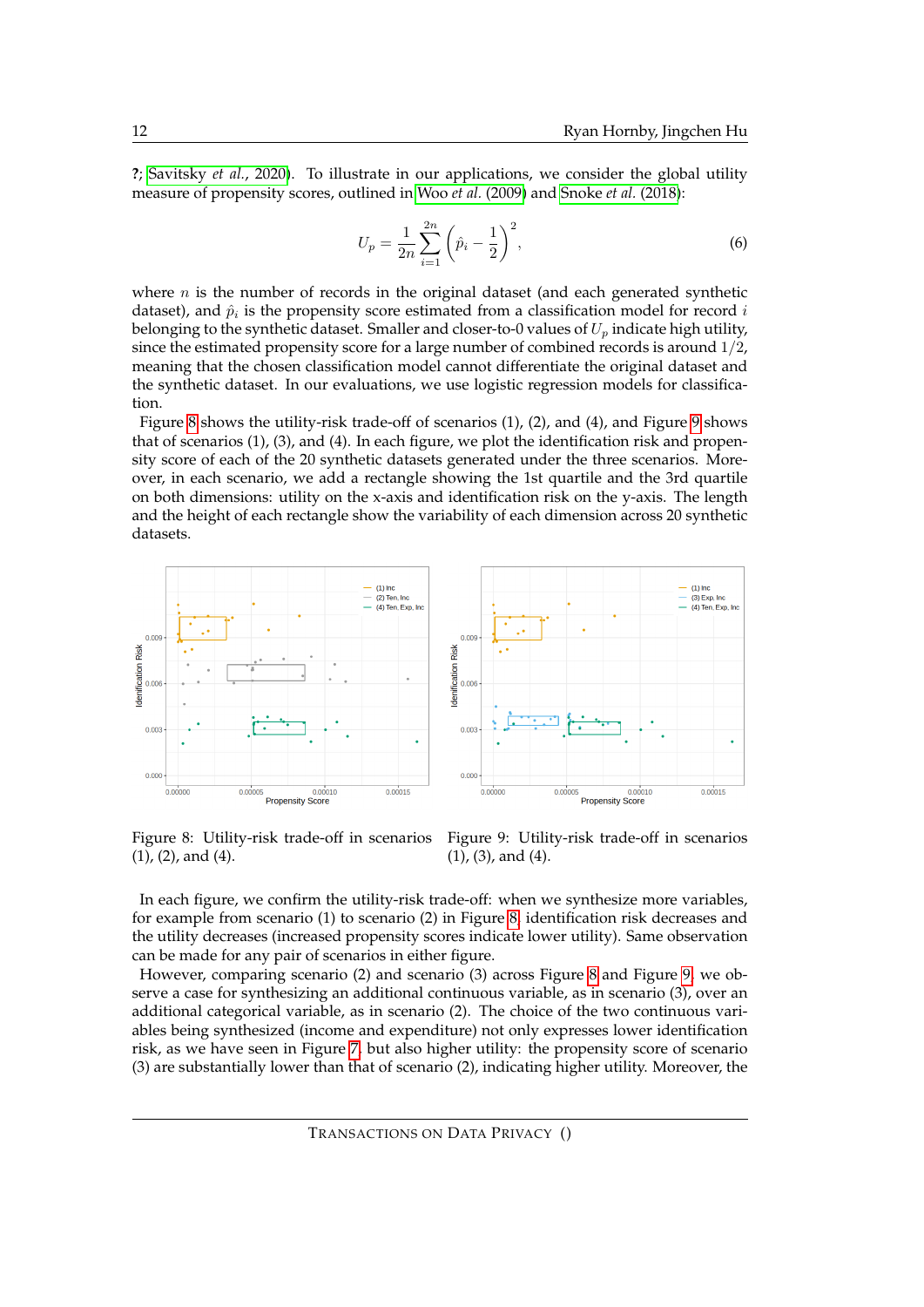

<span id="page-12-1"></span>Figure 10: 2D-boxplot of utility-risk trade-off in scenario (1) with different values of m.

results of utility and risk express smaller variability across synthetic datasets in scenario (3), evident in the smaller size of the rectangle, on both dimensions. This suggests the robustness of our proposed radius-based matching strategy of identification risk evaluation for continuous variables.

### <span id="page-12-0"></span>**4.3 Effects of number of synthetic datasets on identification risk and utility**

The synthetic data literature has traditionally recommended the release of  $m > 1$  synthetic datasets with associated combining rules for valid variability estimates of quantities of interest [\(Raghunathan](#page-14-2) *et al.*, 2003; [Drechsler, 2011\)](#page-13-0). More recently, recommendations of releasing  $m = 1$  synthetic dataset have been made to minimize disclosure risk [\(Reiter and](#page-14-8) [Mitra, 2009;](#page-14-8) [Klein and Sinha, 2015;](#page-14-15) Raab *et al.*[, 2016\)](#page-14-16).

To evaluate the effects of  $m$  on identification risk and utility of continuous synthesized variables, we focus on scenario (1) where income is synthesized, and experiment with  $m = \{1, 10, 20\}$ . For each value of m, we repeat the synthetic data generation process for 1000 times, and take the average of identification risks and the average of propensity score utilities across m synthetic datasets, and visualize them in Figure [10.](#page-12-1) We propose the use of what we call a "2D-boxplot" where for a given  $m$ , the sides of the rectangle represent the 1st quartile and the 3rd quartile across the 1000 simulations. Moreover, the lines sticking out from the rectangle start at the median values and end at the minimum and the maximum values across the 1000 simulations.

Our risk results resonate with the aforementioned works recommending  $m = 1$  for higher privacy protection, as the average identification risk is the smallest for  $m = 1$ , and increases as  $m$  increases to [10](#page-12-1) and 20. Figure 10 also shows that the median identification risk is the smallest for  $m = 1$ , and that of  $m = 10$  is slightly smaller than that of  $m = 20$ .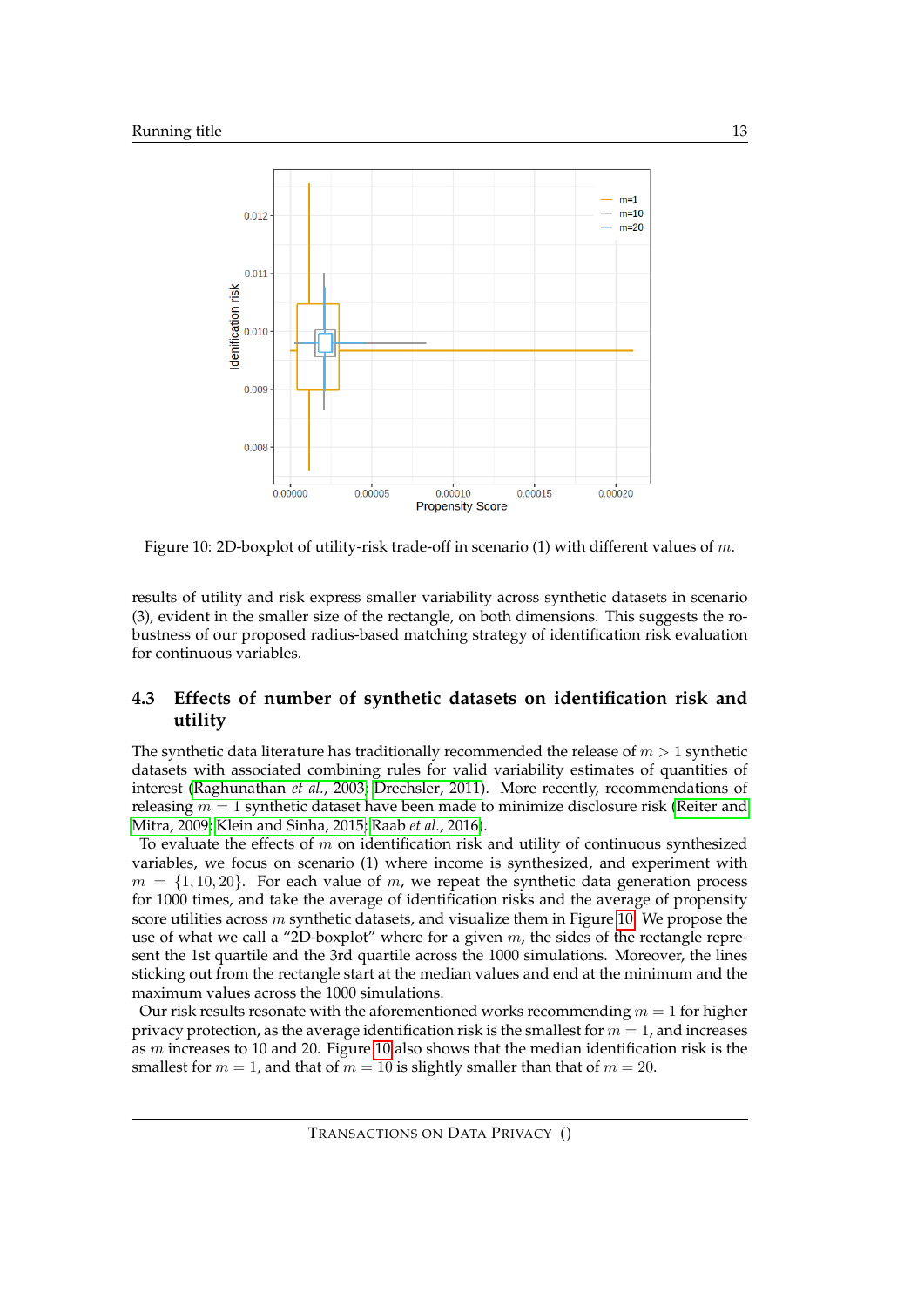However, what Figure [10](#page-12-1) also reveals is that there is a lot more variability across the identification risk evaluations when  $m = 1$ , or more generally, the variability increases as  $m$  decreases. As evident in the size of the three rectangles in Figure [10,](#page-12-1) we could get an outcome of identification risk as small as 0.0076, and we could also get an outcome as large as 0.0126, while the minimum and the maximum values are 0.0087 and 0.0011 for  $m = 10$ and 0.0090 and 0.0108 for  $m = 20$ . These suggest that while  $m = 1$  produces the smallest average identification risk (i.e. highest privacy protection), it could severely overestimate and / or underestimate the identification risk outcome given its large spread of values.

The utility results present a similar picture:  $m = 1$  produces the smallest average propensity score, indicating highest utility level, at the cost of a larger spread. In fact, if we only rely on the average identification risk and the average propensity score,  $m = 1$  is the best choice with lowest risk and highest utility. However, our use of a 2D-boxplot highlights that using  $m = 1$  could present an inaccurate picture of the utility-risk trade-off of generated synthetic datasets. We also experiment with other scenarios and reach the same conclusion.

# <span id="page-13-2"></span>**5 Concluding Remarks**

In this article, we extend a general approach to evaluating the identification risk of multiple continuous synthesized variables. We cast a range with a radius  $r$  around the true value of each synthesized continuous variable, and declare a match based on a record falling into that range. Our applications to the CE data sample recommend the practice of finding and reporting based on the maximizing radius  $r$  of identification risk.

We have created and made public the IdentificationRiskCalculation R package for interested researchers and practitioners to implement the general approach to identification risk evaluation for categorical variables, and try out and experiment with our proposed methods for multiple continuous synthesized variables.

We have seen that compared to synthesizing categorical variables, synthesizing continuous variables can be efficient at reducing identification risk with minimal impacts on the data utility. We also saw that generating  $m > 1$  synthetic datasets achieves a more accurate picture of the utility-risk trade-of of generated synthetic datasets. We believe future research, such as using different synthesis models, different datasets, and different utility measures, are valuable.

## **References**

<span id="page-13-1"></span>Domingo-Ferrer, J., Mateo-Sanz, J., and Torra, V. (2001). Comparing SDC methods for microdata on the basis of information loss and disclosure risk. *Pre-proceedings of ENKNTTS* 807–826.

<span id="page-13-0"></span>Drechsler, J. (2011). *Synthetic Datasets for Statistical Disclosure Control*. Springer: New York.

<span id="page-13-3"></span>Drechsler, J. and Hu, J. (forthcoming). Synthesizing geocodes to facilitate access to detailed geographical information in large scale administrative data. *Journal of Survey Statistics and Methodology* .

<span id="page-13-4"></span>Duncan, G. T. and Stokes, S. L. (2012). Disclosure risk vs. data utility: The R-U confidentiality map as applied to topcoding. *CHANCE* **17**, 16–20.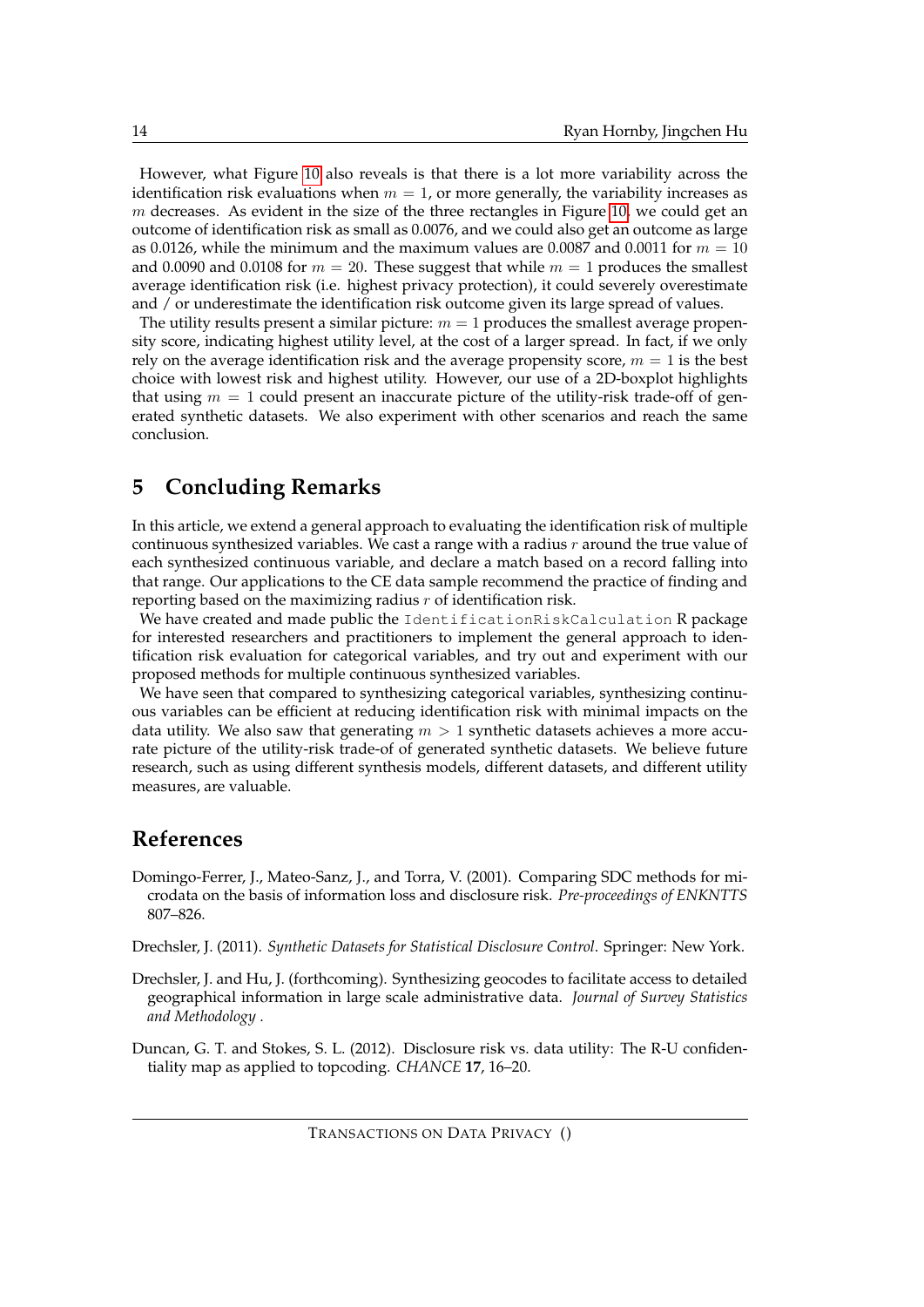- <span id="page-14-10"></span>Hornby, R. and Hu, J. (2020). IdentificationRiskCalculation. [https://github.com/](https://github.com/RyanHornby/IdentificationRiskCalculation) [RyanHornby/IdentificationRiskCalculation](https://github.com/RyanHornby/IdentificationRiskCalculation).
- <span id="page-14-7"></span>Hu, J. (2019). Bayesian estimation of attribute and identification midisclosure risks in synthetic data. *Transactions on Data Privacy* **12**, 61–89.
- <span id="page-14-12"></span>Hu, J. and Hoshino, N. (2018). The Quasi-Multinomial synthesizer for categorical data. In J. Domingo-Ferrer and F. Montes, eds., *Privacy in Statistical Databases*, vol. 11126 of *Lecture Notes in Computer Science*, 75–91. Springer.
- <span id="page-14-13"></span>Hu, J. and Savitsky, T. D. (2018). Bayesian data synthesis and disclosure risk quantification: An application to the Consumer Expenditure Surveys. arxiv: 1809.10074.
- <span id="page-14-9"></span>Hu, J., Savitsky, T. D., and Williams, M. R. (forthcoming). Risk-efficient Bayesian data synthesis for privacy protection. *Journal of Survey Statistics and Methodology* .
- <span id="page-14-4"></span>Karr, A. F., Kohnen, C. N., Oganian, A., Reiter, J. P., and Sanil, A. P. (2006). A framework for evaluating the utility of data altered to protect confidentiality. *The American Statistician* **60**, 224–232.
- <span id="page-14-6"></span>Kim, H. J., Karr, A. F., and Reiter, J. P. (2015). Statistical disclosure limitation in the presence of edit rules. *Journal of Official Statistics* **31**, 1, 121–138.
- <span id="page-14-15"></span>Klein, M. and Sinha, B. (2015). Likelihood based finite sample inference for singly imputed synthetic data under the multivariate normal and multiple linear regression models. *The Journal of Privacy and Confidentiality* **7**, 43–98.
- <span id="page-14-1"></span>Little, R. J. A. (1993). Statistical analysis of masked data. *Journal of Official Statistics* **9**, 407–426.
- <span id="page-14-11"></span>Nowok, N., Raab, G. M., and Dibben, C. (2016). synthpop: Bespoke creation of synthetic data in R. *Journal of Statistical Software* **74**.
- <span id="page-14-16"></span>Raab, G. M., Nowok, B., and Dibben, C. (2016). Practical data synthesis for large samples. *The Journal of Privacy and Confidentiality* **7**, 67–97.
- <span id="page-14-2"></span>Raghunathan, T. E., Reiter, J. P., and Rubin, D. B. (2003). Multiple imputation for statistical disclosure limitation. *Journal of Official Statistics* **19**, 1–16.
- <span id="page-14-5"></span>Reiter, J. P. (2005). Using cart to generate partially synthetic public use microdata. *Journal of Official Statistics* **21**, 441–462.
- <span id="page-14-8"></span>Reiter, J. P. and Mitra, R. (2009). Estimating risks of identification disclosure in partially synthetic data. *The Journal of Privacy and Confidentiality* **1**, 99–110.
- <span id="page-14-3"></span>Reiter, J. P. and Raghunathan, T. E. (2007). The multiple adaptations of multiple imputation. *Journal of the American Statistical Association* **102**, 1462–1471.
- <span id="page-14-0"></span>Rubin, D. B. (1993). Discussion statistical disclosure limitation. *Journal of Official Statistics* **9**, 461–468.
- <span id="page-14-14"></span>Savitsky, T. D., Williams, M. R., and Hu, J. (2020). Bayesian pseudo posterior mechanism under differential privacy arXiv:1909.11796.